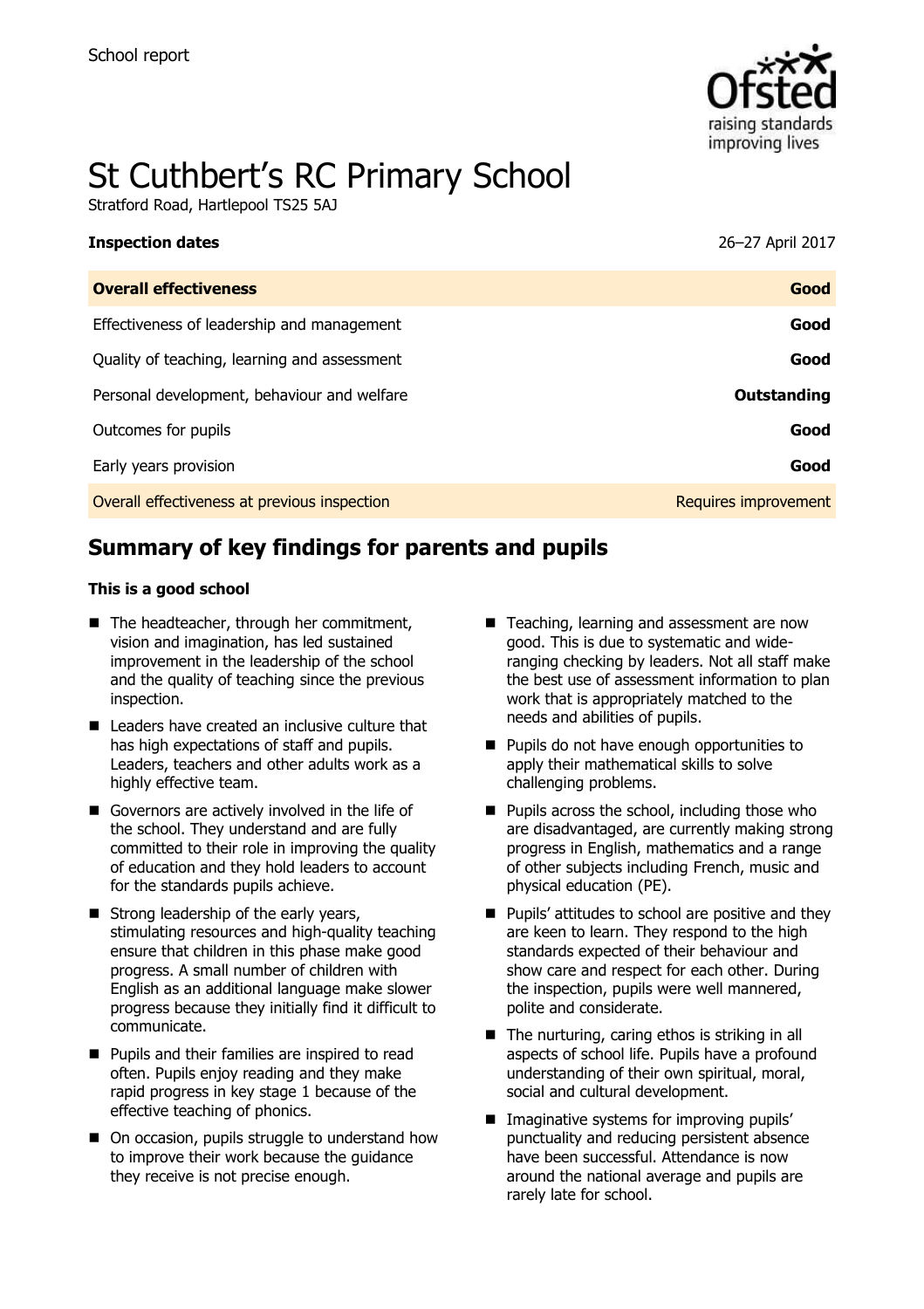

# **Full report**

#### **What does the school need to do to improve further?**

- Take action to further improve outcomes for pupils in all year groups by ensuring that:
	- teachers and other adults make more use of assessment information to plan work that is appropriately matched to the needs and abilities of pupils
	- pupils, particularly those who are less able, receive clear guidance to enable them to accelerate their progress in lessons
	- teachers maximise opportunities for deeper learning in mathematics by providing more opportunities for pupils to solve more challenging problems.
- **Provide more timely support for those children in the early years who find it difficult to** communicate in English when they join the school.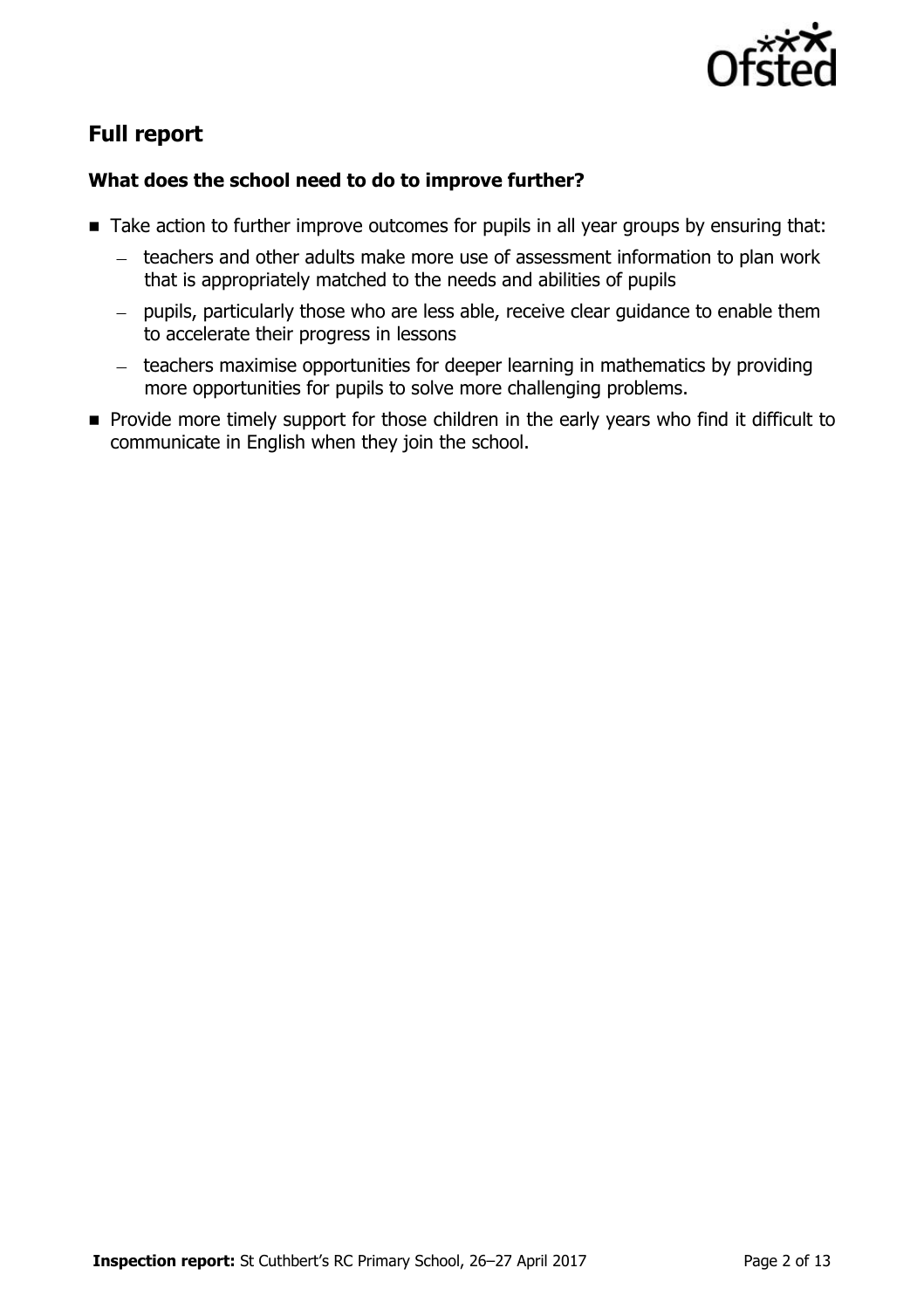

# **Inspection judgements**

#### **Effectiveness of leadership and management Good**

- The headteacher's unwavering drive and commitment to raising standards has led to rapid positive improvements in the quality of teaching following an unsettled period with many staffing changes. She has gained the confidence of staff, parents, carers and pupils, who fully support her relentless drive for excellence. As a result, all areas of the school's work continue to improve. Staff morale is high and they are very proud to be members of the school. They say that it is 'a fantastic place to work'.
- The deputy headteacher is adding her expertise and constant enthusiasm to a committed and experienced leadership team. Teachers and other adults are appreciative of the efforts the deputy headteacher has put into helping them improve their teaching through coaching, training and support, including that from partner schools within the local authority. Teachers who are new to the profession are particularly well supported by the school.
- The senior team lead by example. They have established a culture of high expectation, and staff work as a cohesive and effective team. Leaders, teachers and teaching assistants have a clear understanding of their roles, responsibility and lines of accountability based on Christian values.
- Senior leaders and governors have created a fully inclusive school where all pupils are made to feel secure, valued and supported to achieve their best. This strengthens further the school's aspirations for pupils' academic and personal development and the strong capacity for continued improvement.
- Rigorous performance management drives improvements in teaching and learning. Subject leaders have excellent knowledge and understanding of the subjects they lead. They work closely together to ensure consistency in their approach to monitoring the quality of teaching. They accurately identify how well teachers and teaching assistants are doing and they provide a range of high-quality training to equip staff with additional skills. Leaders are encouraged to gain additional qualifications to further strengthen their expertise.
- Robust and regular checks are made by leaders and governors to determine how well pupils are doing. Monitoring of the performance of those who join the school during the academic year, pupils who have special educational needs and/or disabilities and those who are disadvantaged is particularly rigorous. There is clear evidence to demonstrate the benefit of the highly effective, personalised support provided for these pupils. By the end of Year 6, pupils are confident and articulate and are well prepared for the next stage in their education
- The curriculum is effective in meeting pupils' needs and rapidly improving their basic skills. It is enriched by opportunities for pupils to participate in exciting and memorable creative, musical and sporting activities which promote their spiritual, moral, social and cultural development well.
- Inspectors found no evidence of discrimination in this school. Pupils have a profound understanding of the diverse nature of the community within which they live. The development of pupils' understanding of fundamental British values is at the very heart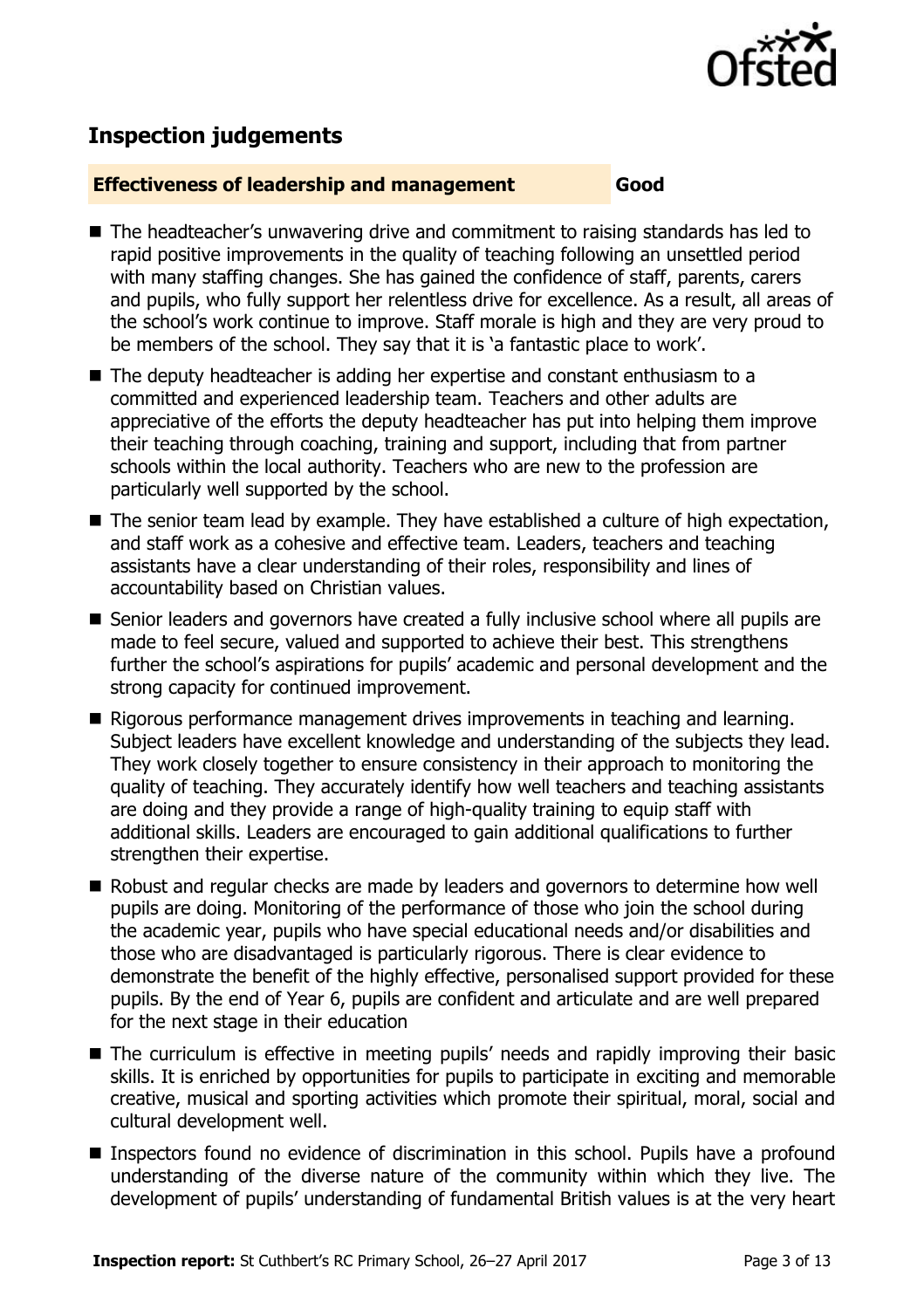

of the school's work, evidenced clearly by the weekly 'statement to live by'.

- **Pupils demonstrate pride about and sensitivity towards each other's differences which** they study within their lessons, assemblies and through their collective worship. They also take part in visits and enrichment activities to secure their understanding of these values.
- The school uses the PE and sport premium funding for primary schools well to increase the number of sports taught, and to improve the teaching of PE. This contributes successfully to increasing pupils' enjoyment of school and developing their understanding about how to be fit and lead healthy lives. The sports coach has led the school to many successes in school sports competitions including football, netball, athletics and dodgeball.

#### **Governance of the school**

- Governors have a clear understanding of their strategic roles and responsibilities in implementing the school's improvement plans. They are committed to the success of pupils and are thoughtful about their role in ensuring that success. For example, when, after the last inspection, it became clear that they did not have the necessary skills to address the increased requirements of governance confidently, they recruited new governors and increased their collective set of skills. Consequently, governors' educational knowledge and active involvement in the work of the school enable them to challenge leaders robustly, particularly about the progress all pupils are making.
- Governors have supported the leaders well with the challenge of recruiting staff. They recognise the effective support senior staff give to new teachers. As a result, they talk confidently about the improvements in teaching and the well-considered training these teachers receive. Together with the leadership team, they have created a culture of high aspirations.
- Governors are knowledgeable about how additional government funding is used to improve the progress of pupils from disadvantaged backgrounds. They challenge the school appropriately to ensure that the PE and sport premium funding is used effectively.
- Governors ensure that policies relating to pay progression for staff are fully adhered to and that movement up the pay scale for teachers relates to outcomes for pupils.

#### **Safeguarding**

- The arrangements for safeguarding are effective.
- There is a strong safeguarding culture across the school, including in the early years. Pupils are kept safe and they feel safe. Pupils spoken to by inspectors said that they know who they should go to if they have a concern.
- Arrangements for recruitment and safeguarding training are secure. There are good systems in place for working with the local authority and parents to support vulnerable children. The school acts as a strong advocate for children to secure timely intervention by specialist agencies.
- Governors are well trained in the recent safeguarding requirements. They have a clear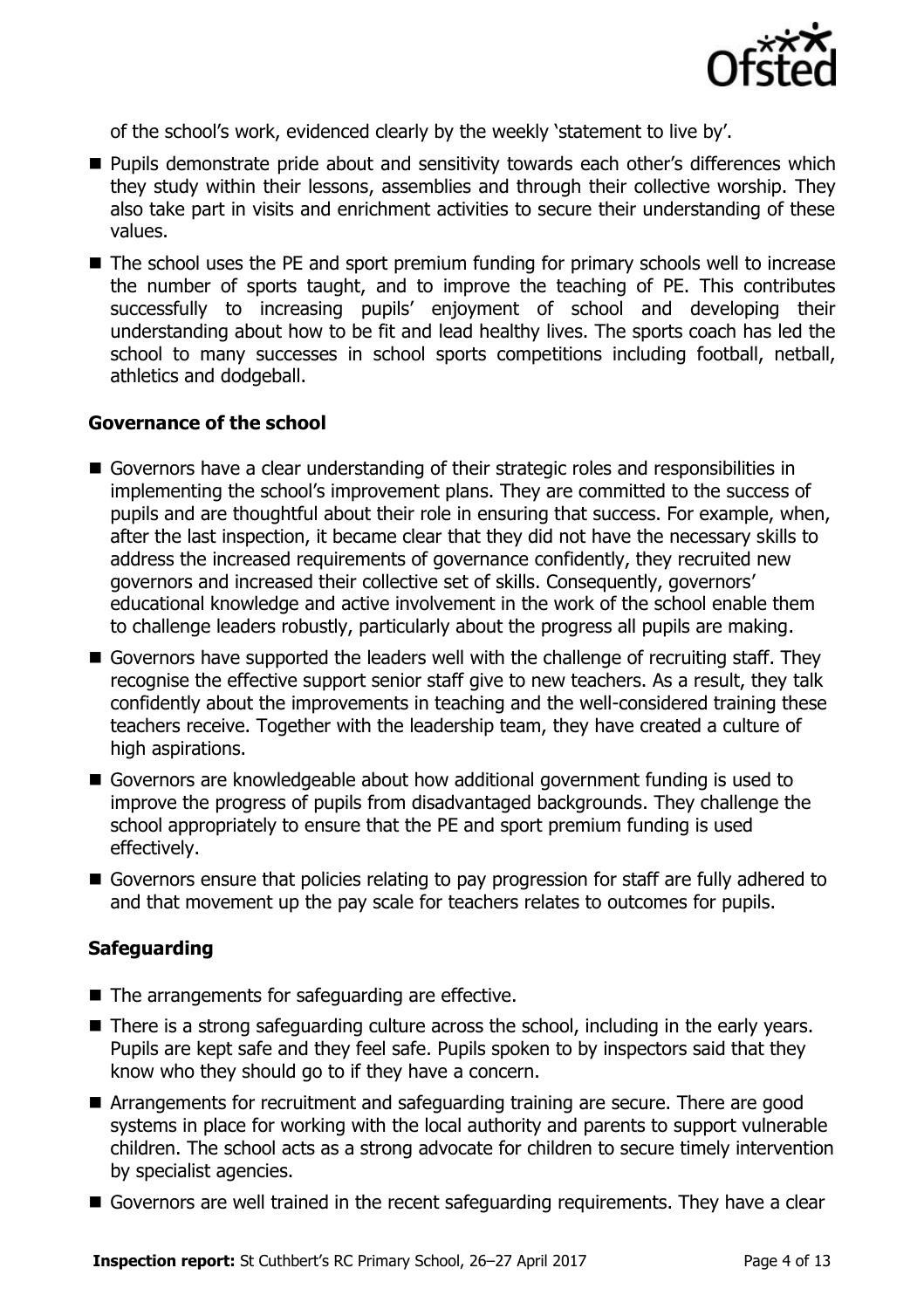

understanding of their statutory duties. The safeguarding governor ensures that the school's safeguarding records are fit for purpose.

#### **Quality of teaching, learning and assessment Good**

- Since the previous inspection, senior leaders have worked effectively with new teachers to set high expectations for classroom practice. More experienced teachers are successfully supporting those who are new to the profession. As a result, teaching across the school is good.
- Teachers and teaching assistants are dedicated, enthusiastic and hardworking. They have high expectations of their pupils, which promote their good attitudes to learning from the moment they join the school. The attractive and well-presented classrooms demonstrate that staff lead by example to promote positive learning behaviour for pupils.
- Pupils make particularly strong progress in English as a result of the consistently highquality teaching they receive. The teaching is planned carefully to meet pupils' needs. Pupils are encouraged to think hard about their work. Pupils are enthusiastic about their literacy lessons. Teachers try hard to ensure that pupils correct and redraft their work in the light of the advice they have received, which ensures further improvement in their writing, spelling and grammar.
- Generally, pupils enjoy their mathematics. Their progress in mathematics is improving rapidly, as demonstrated by their positive outcomes in 2016. Teachers know their subject well and they use questioning effectively to tease out pupils' understanding of mathematics. Pupils typically show sustained levels of concentration and perseverance in mathematics. Some tasks do not provide enough opportunities for pupils to reason mathematically and as a result, they have fewer opportunities to consider how to apply their knowledge to solve challenging problems.
- Teachers plan well for the most able pupils and as a result they make good progress. Teachers ensure that most-able pupils are challenged during lessons. In mathematics, for example, pupils are expected to complete extension activities to deepen their understanding. In reading, the most able pupils are guided by their teacher to select more advanced books.
- The verbal interaction between teachers, teaching assistants and pupils is overwhelmingly positive. Pupils generally make appropriate corrections to improve their work in response to the comments from teachers. There are times, however, when pupils are not clear about how to improve their work because the guidance they receive is not precise enough. On these occasions, pupils who are less able struggle to understand what they need to do to make rapid progress.
- **Pupils say they enjoy reading and they have plentiful opportunities to read to adults in** school and in the stimulating library areas. The promotion of a love of reading is strong because of the innovative ways used by leaders to encourage pupils and their families to read often. For example, those pupils who demonstrate improvement in their reading mysteriously receive the gift of a book from the 'book wizard'; parents provide positive feedback to the school following the 'bedtime reading' evenings, during which they observe teachers reading to their children.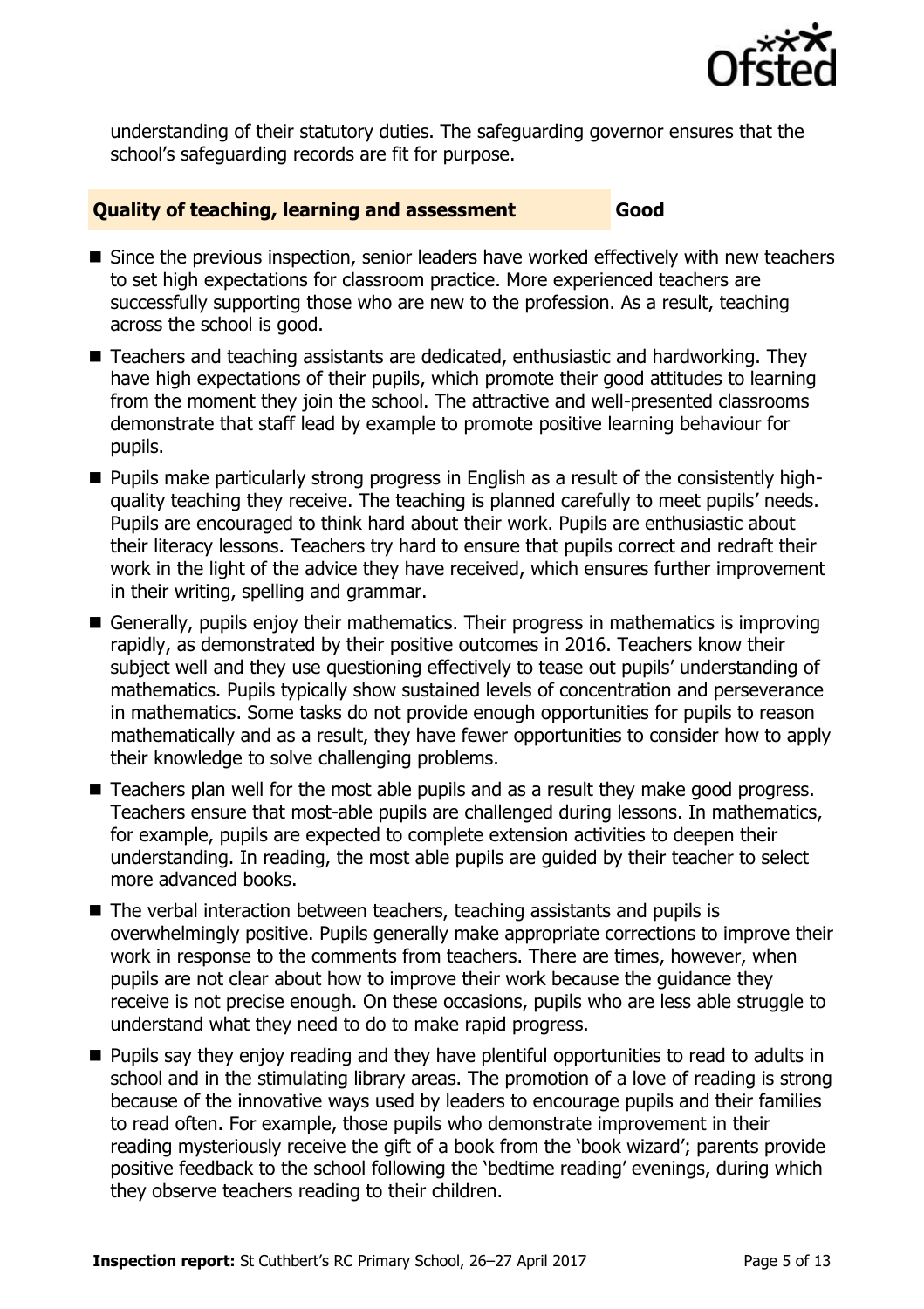

- $\blacksquare$  The teaching of phonics is improving strongly and is highly effective. There is consistency in the quality of the teaching of phonics in the early years and in key stage 1. Pupils are gaining in confidence in their use and application of their phonics knowledge and they use this well to tackle unfamiliar words in their reading and writing. Boys' attainment in reading is rapidly catching up with that of girls in year groups where this had previously been a concern.
- Work in pupil's 'Shine' books and on display in classrooms demonstrates innovative and interesting approaches by teachers in a range of subjects. In a stimulating and funfilled music lesson observed, pupils in Year 2 rapidly improved their skills in keeping a beat by acting as 'beat catchers' and watching their teacher 'like a hawk'. Pupils were excited, highly motivated and productive. They concentrated diligently to create accurate rhythms above the standard expected of them.
- Leaders' monitoring and tracking of pupils' outcomes is now robust, rigorous and informative. Leaders have worked hard to ensure that accurate assessment information is used well by teachers to plan learning according to the individual needs of pupils. Joint observations of lessons and scrutiny of pupils' work demonstrate that increasingly, staff do make good use of this information. However, inconsistencies remain in a few classes where work is occasionally too hard or too easy for pupils.
- The homework set by teachers is used well to consolidate the learning that takes place at school. The school has worked hard to encourage greater participation of parents and most parents do value these opportunities to contribute more to their children's learning.

#### **Personal development, behaviour and welfare <b>COUTS** Outstanding

#### **Personal development and welfare**

- The school's work to promote pupils' personal development and welfare is outstanding.
- This is an inclusive school where pupils feel valued and respected. Pupils are polite and very caring. They say that they feel safe and secure and they benefit enormously from the praise and rewards that are given frequently by all staff.
- Opportunities for pupils to have a say and make decisions are plentiful. Pupils are very proud of their school. Older pupils take their role as play leaders for the youngest pupils very seriously and this demonstrates their caring attitude towards one another. Members of the school council group are keen to take on extra responsibilities, represent the views of their classmates and make decisions to help to improve their school and raise money for charities.
- **Pupils know how to keep themselves safe in and around the school, as well as online.** They have faith that adults in the school will address those very rare occasions of bullying that arise. Pupils can explain accurately and confidently how to keep themselves healthy. They enjoy the opportunity to take part in a wide range of physical activities at playtimes and particularly those organised by the sports coach during lunchtimes.
- The school's work in religious education (RE) has a positive impact on pupils' attitudes to and respect for one another. Leaders and staff take pupils' spiritual and emotional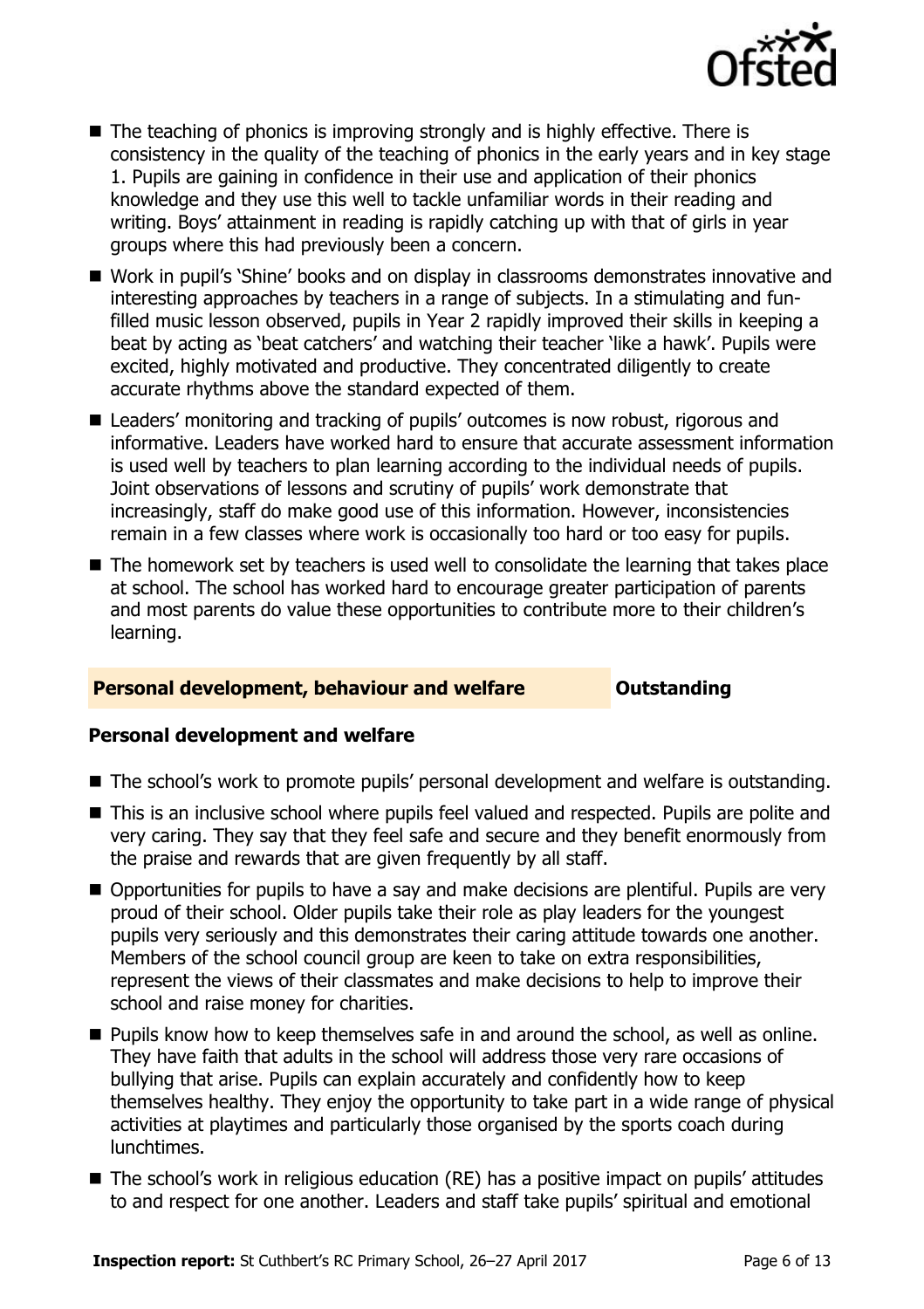

well-being very seriously. They make sure that the school is a safe and harmonious place, where pupils develop a strong awareness of their own identity and respect the similarities and differences in others. A Year 2 pupil said, 'It doesn't matter if people are different on the outside because we are all the same inside.' Leaders ensure that they prepare pupils well for life in modern Britain and the links with other countries and cultures are strong.

- **Pupils and parents speak highly of the pastoral care and welfare support offered by the** school. They value the opportunity to meet with the parent support adviser who is at the school gate every morning. One parent said, 'The support from the school is phenomenal and I cannot fault it at all.'
- The school's work with outside agencies is very strong. Leaders invest heavily in additional care and support to fully address the learning and welfare needs of pupils whose circumstances may make them vulnerable. For example, the 'believe and achieve' and 'rainbow' nurture groups are used effectively to ensure that pupils' personal circumstances do not have a negative impact on their learning.
- This school is a vibrant, happy place where pupils learn much about themselves and others. This results in a better understanding of each other and contributes to the very strong spiritual and community ethos across the school.

#### **Behaviour**

- The behaviour of pupils is good.
- **Pupils work hard to achieve 'golden box' rewards for all aspects of their learning,** attendance and behaviour. Attendance continues to improve and is now close to that seen nationally. Rigorous strategies are in place to tackle absences, and staff work hard to involve other professionals whenever necessary.
- The headteacher and parent support adviser design highly successful ways to improve the punctuality and attendance of individual pupils, such as 'beat the bell'. The recent attendance challenge posed by the headteacher in a unique letter to each pupil, resulted in seven weeks of no absence as pupils competed to be rewarded with highly sought-after Easter eggs.
- The school's relationship with parents has been strengthened since the last inspection. Parents value the numerous opportunities for them to understand and contribute to their children's learning, particularly in the early years.
- There are occasions when the rate of progress of a few pupils slows because they lose concentration as a result of work not being at the most appropriate level for them.

### **Outcomes for pupils Good Good**

- In the last two years, effective teaching and an ambitious school culture have changed the pattern of attainment in the school. A higher-than-average proportion of pupils attained the highest standards in reading and writing in 2016 and an above-average proportion of Year 6 pupils met the targets expected of them in mathematics
- Leaders recognised, however, that too few pupils reached the expected standards in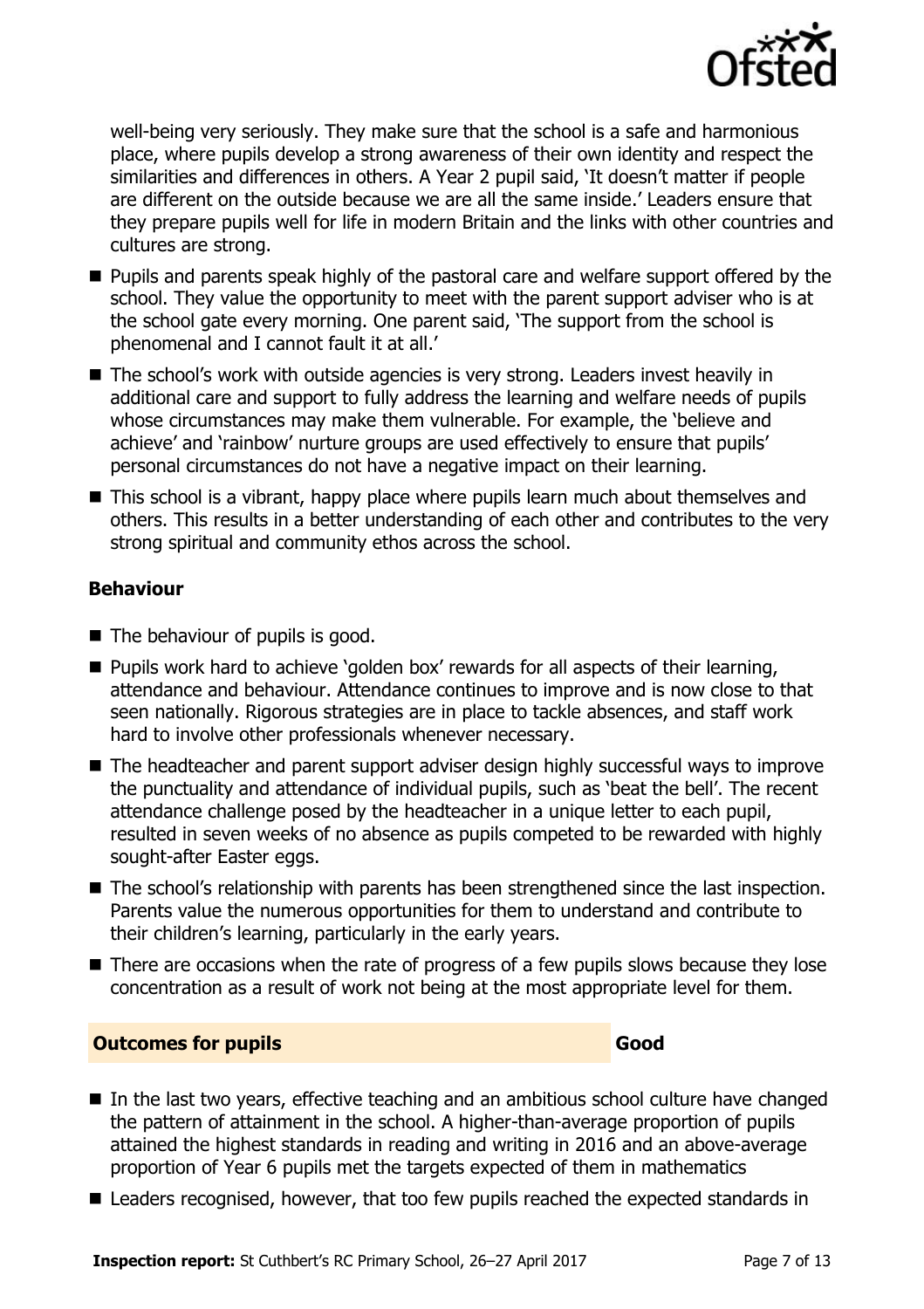

reading, writing and mathematics combined. As a result of high-quality training, teachers have developed a better understanding of how to improve pupils' reading and writing skills. Consequently, pupils are now making rapid progress in English.

- In 2016, the proportion of Year 1 pupils who attained the expected standard in the phonics screening check was high, reflecting the school's effective approach to phonics teaching. Pupils' outcomes at the end of key stage 1, however, were below those expected, particularly for boys. Leaders acted immediately to determine the reasons for this and introduced strategies which have brought about rapid improvement in the quality of teaching. The work the school has done to develop boys' reading skills has been particularly successful. Those who read to inspectors did so accurately, confidently and fluently.
- Highly effective teaching and regular monitoring of pupils' progress are enabling more of them to make at least good progress in reading, writing and mathematics than at the time of the last inspection.
- Funding to support pupils with special educational needs and/or disabilities results in pupils making good progress from their starting points across the school. They receive skilled, additional support which is effectively managed to ensure its effectiveness. All staff know how to meet the needs of this group of pupils, and teachers are held to account for their progress.
- A high proportion of the school's pupils are disadvantaged. Leaders rigorously plan and check on the additional academic support funded by the pupil premium to ensure that it has a positive impact on the welfare and progress of eligible pupils. Published results, information supplied by leaders and inspection evidence all show that their progress is improving in line with that of other pupils in the school. However, their progress generally remains below that of other pupils nationally, reflecting the complexity of the needs of this group of pupils.
- Across the school, the most able pupils are now making at least good progress, particularly in English. An analysis of work showed that they are being challenged more often than at the time of the last inspection. As a result, they are deepening their understanding and are working hard to reach the very highest standards.
- In several subjects, the expertise of the specialist teachers, for example in PE, RE, art and music, is enabling pupils to learn very well in these subjects. This and pupils' positive attitudes to learning prepare them well for secondary school.

#### **Early years provision Good Good**

- Leadership of the early years is highly effective and has improved since the time of the last inspection. The leader has a precise understanding of the quality of provision and ensures that it is adapted in accordance with the diverse needs of children.
- Children join the Nursery and enter the Reception classes at various times during the school year. Their starting points are below those expected for their age. An increasing proportion of children have limited language skills and leaders rapidly identify those children who need additional support, drawing effectively on the assistance of other professionals when necessary.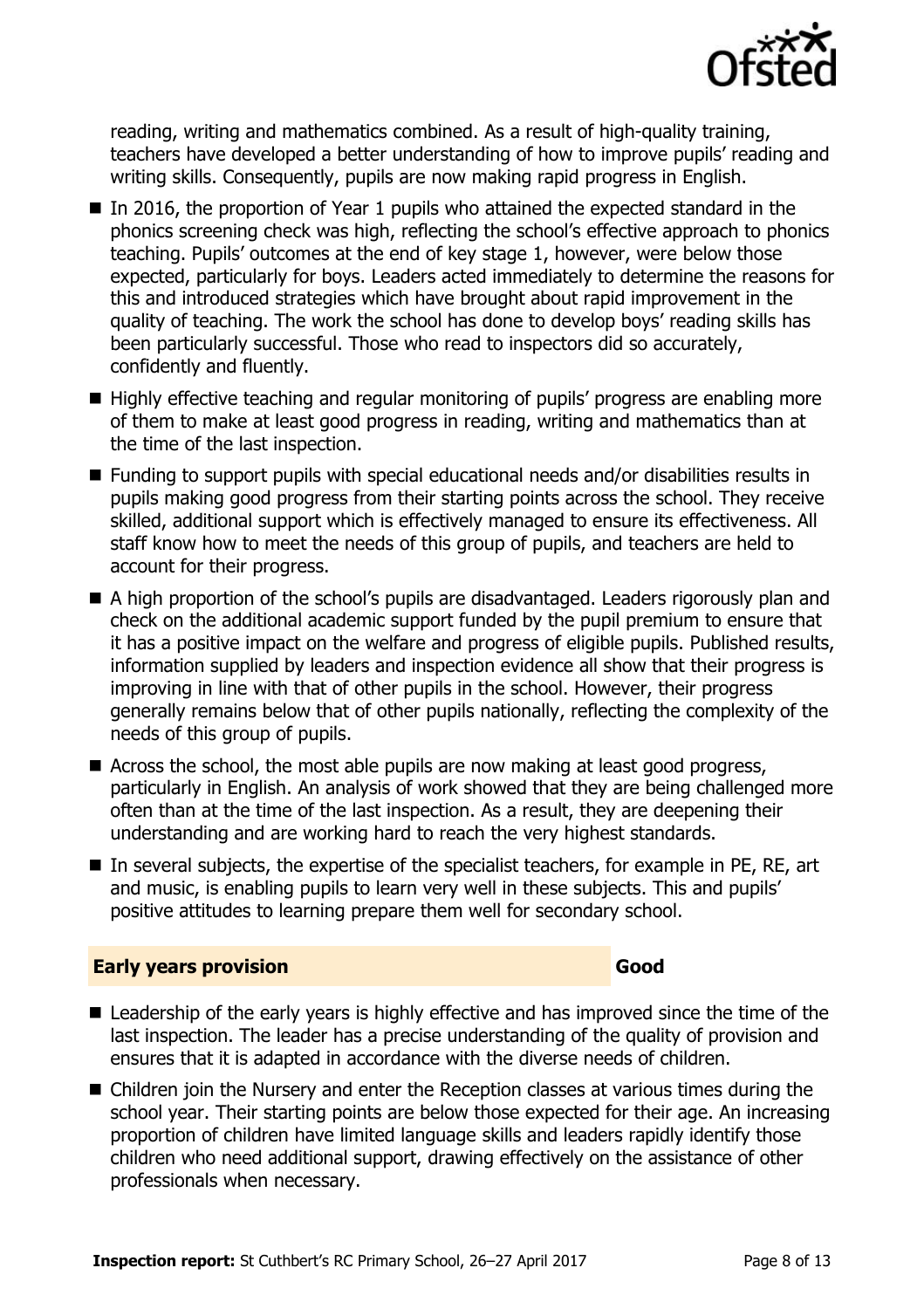

- Since the last inspection, the proportion of children reaching a good level of development has improved and in 2016, it remained in line with the national average. This reflects the very low starting points of a small group of children whose skills and lack of self-confidence made it difficult for them to embark on key stage 1. Careful nurturing of this group, combined with effective teaching, is ensuring that they are well prepared for the next stage in their learning.
- A careful scrutiny of the records of children's work and observations made by staff during the inspection showed that children are making rapid progress, with many achieving very well from low starting points.
- Staff rapidly establish effective routines. Children are happy, polite and they behave extremely well. Boys and girls work very well together and they are respectful of and kind to one another. Adults interact well with children, providing positive models of speaking and listening. A small number of children with English as an additional language do not always settle quickly because they find it difficult to communicate with staff and other children, and this slows their progress.
- Teaching in the early years is good. Staff have high expectations for what children can achieve, and challenge them effectively to develop early skills in literacy and numeracy. Effective teaching, including in phonics, enables children to rapidly improve their ability to read and write words and sentences.
- Children benefit greatly from a high-quality learning environment, particularly the stimulating outdoor area, which has been totally refurbished since the last inspection. Adults make excellent use of these resources in designing exciting activities which stimulate and extend children's learning. The skilled questioning of one teacher quickly identified improvements in children's language, physical, social and emotional development as, dressed as pirates, they eagerly hunted for treasure where 'X marked the spot'.
- The leader of early years ensures that similar activities promote children's development in all key areas of learning, and represent highly appropriate next steps for each child. Staff record a wide range of evidence to help them judge children's progress accurately and this is rigorously reviewed by the leader.
- The early years staff develop strong relationships with parents and provide many opportunities for them to be actively involved in their child's learning. This includes the growing number of parents choosing to attend the school's weekly toddler group within the nursery setting.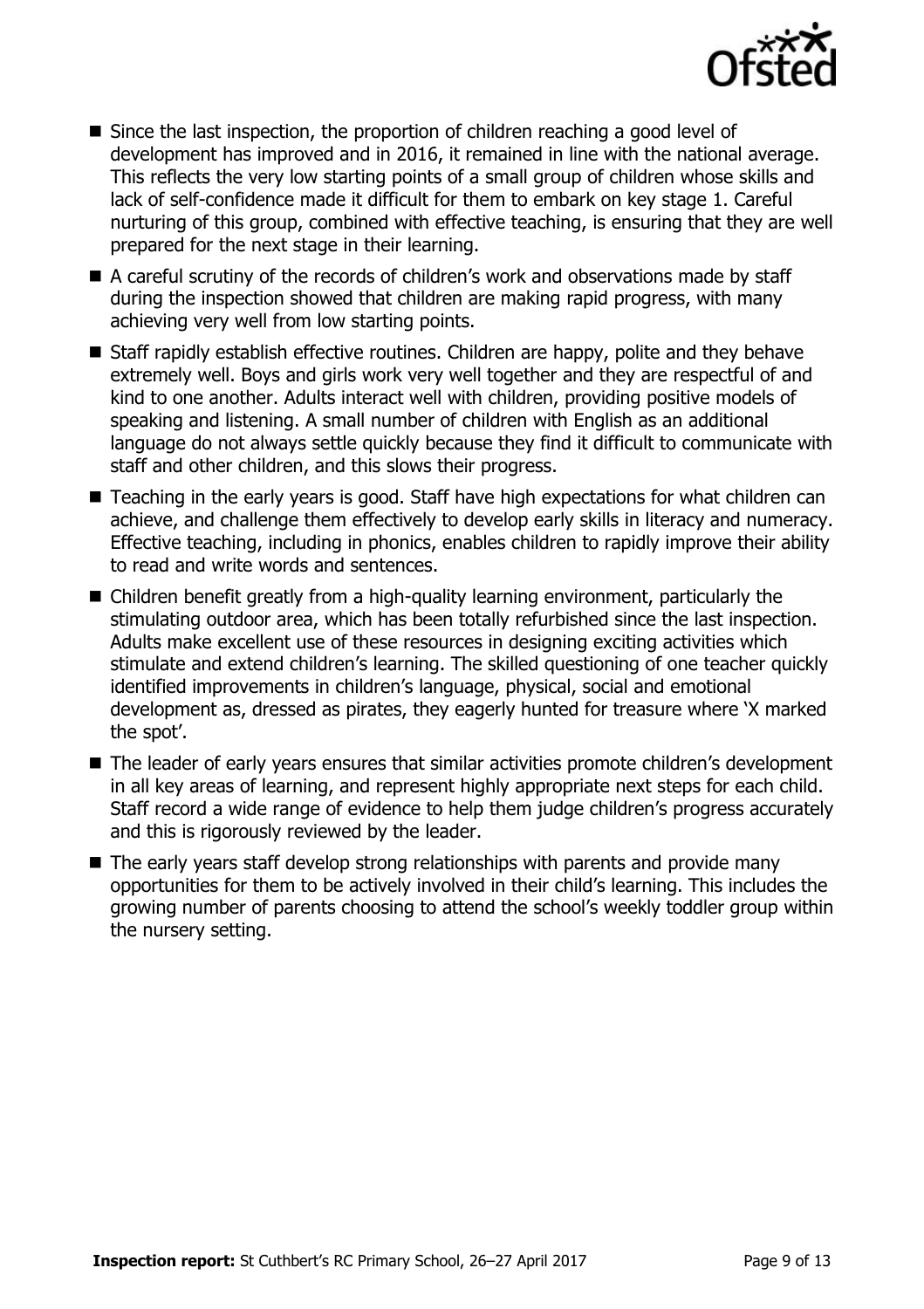

# **School details**

| Unique reference number | 111692     |
|-------------------------|------------|
| Local authority         | Hartlepool |
| Inspection number       | 10031967   |

This inspection of the school was carried out under section 5 of the Education Act 2005.

| Type of school                      | Primary                        |  |
|-------------------------------------|--------------------------------|--|
| School category                     | Voluntary aided                |  |
| Age range of pupils                 | 3 to 11                        |  |
| Gender of pupils                    | Mixed                          |  |
| Number of pupils on the school roll | 290                            |  |
| Appropriate authority               | The governing body             |  |
| Chair                               | Karen Merifield                |  |
| <b>Headteacher</b>                  | Joanne Wilson                  |  |
| Telephone number                    | 01429 275 040                  |  |
| <b>Website</b>                      | www.stcuthbertsschool.org.uk   |  |
| <b>Email address</b>                | admin@stcuthbertsschool.org.uk |  |
| Date of previous inspection         | Not previously inspected       |  |

#### **Information about this school**

- The school meets requirements on the publication of specified information on its website.
- There have been significant changes in staff since the previous inspection.
- The school is larger than the average-sized primary school.
- The proportion of pupils who are known to be eligible for the pupil premium funding is much higher than the national average.
- $\blacksquare$  The percentage of pupils from minority ethnic groups is lower than the national average.
- The proportion of pupils who speak English as an additional language is lower than that seen nationally.
- The proportion of pupils who have special educational needs and/or disabilities is in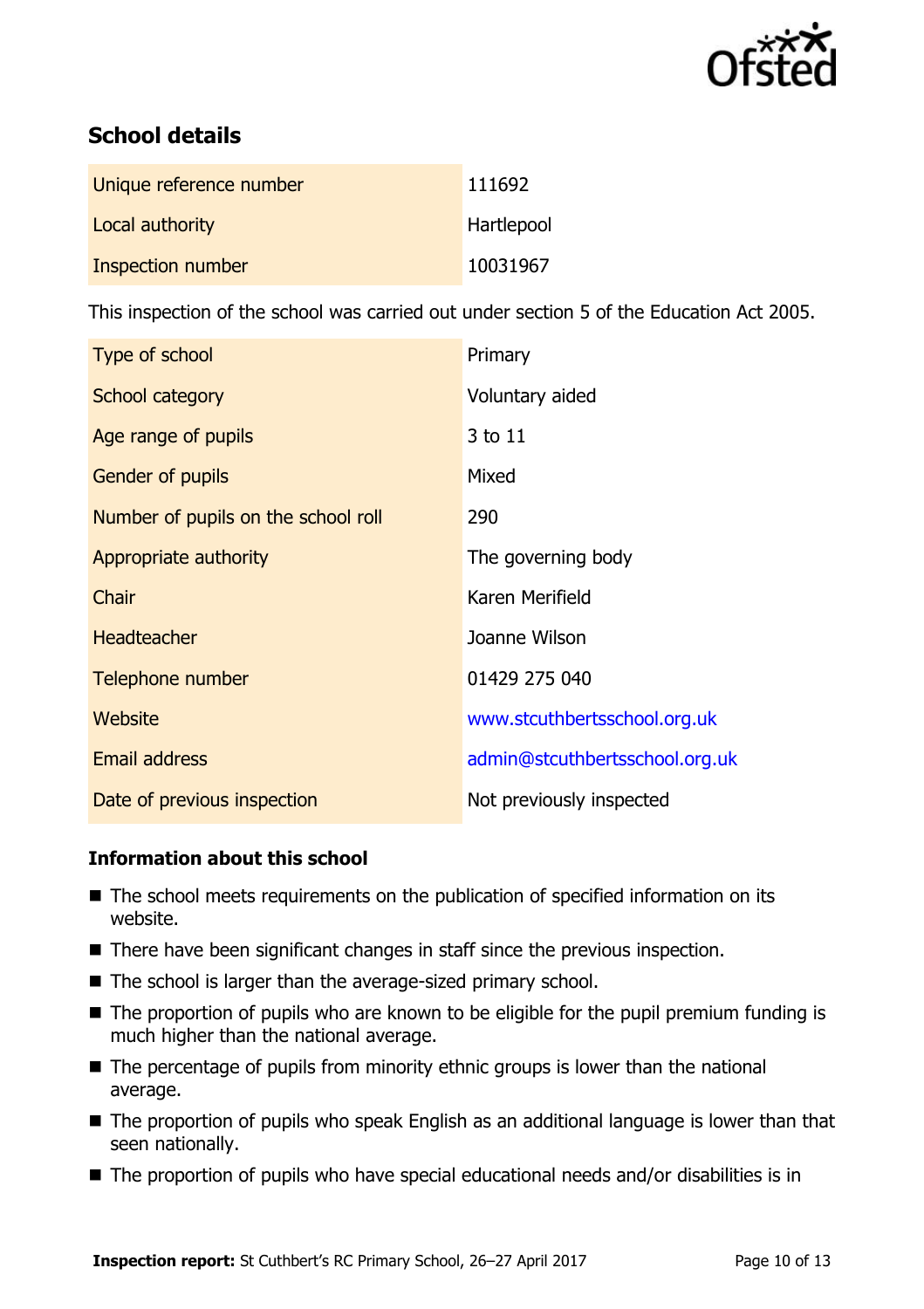

line with the national figures.

- Increasingly across the year groups, a number of pupils enter the school at different times throughout the year.
- The school provides full-time places for children in the Reception classes and part-time places for children in the Nursery group.
- The school meets the government's current floor standards (the minimum expected of pupils' attainment and progress).
- The school provides out-of-school care in the form of an after-school club.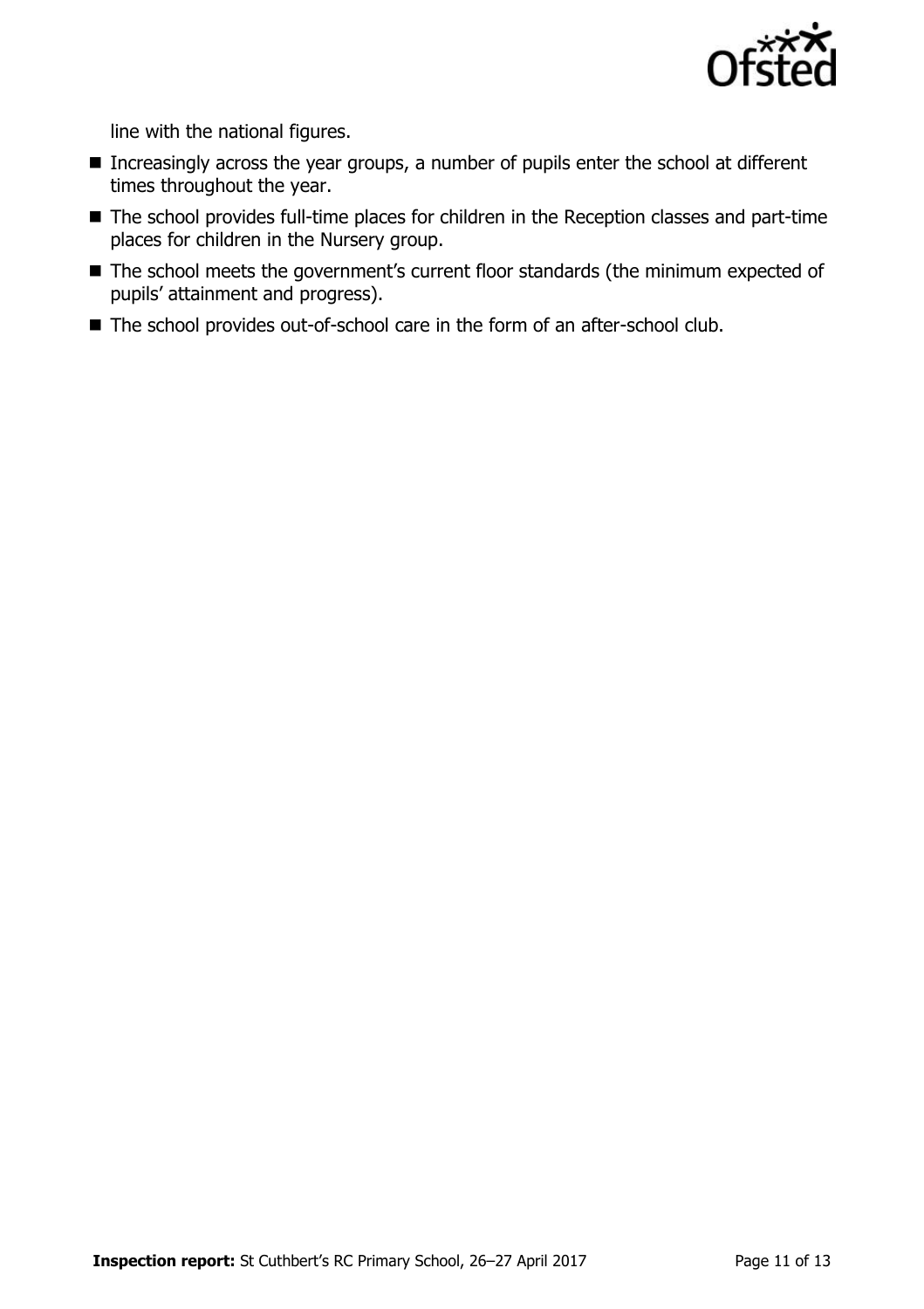

# **Information about this inspection**

- **Inspectors undertook a series of short, focused visits to classrooms and longer lesson** observations in each year group. A number of these were conducted jointly with the senior leaders.
- Inspectors visited the school's after-school club.
- Formal and informal discussions took place with senior leaders, including governors, subject leaders, pupils, parents and a representative from the local authority.
- Documentation relating to the school's website and safeguarding, including the single central record of recruitment checks, was scrutinised.
- The schools' self-evaluation, plans for improvement and analysis of pupils' attainment and progress were evaluated.
- Pupils' work in different subjects was scrutinised alongside senior and middle leaders.
- **Pupils' behaviour in lessons and during breaktimes and lunchtimes was observed by** inspectors.
- $\blacksquare$  Inspectors listened to pupils read individually.
- Inspectors took into account the 14 responses to Ofsted's online questionnaire, Parent View, five pupil responses and 24 staff responses to the online survey.

#### **Inspection team**

| Cathy Morgan, lead inspector | Ofsted Inspector |
|------------------------------|------------------|
| Mark Dent                    | Ofsted Inspector |
| Dawn Foster                  | Ofsted Inspector |